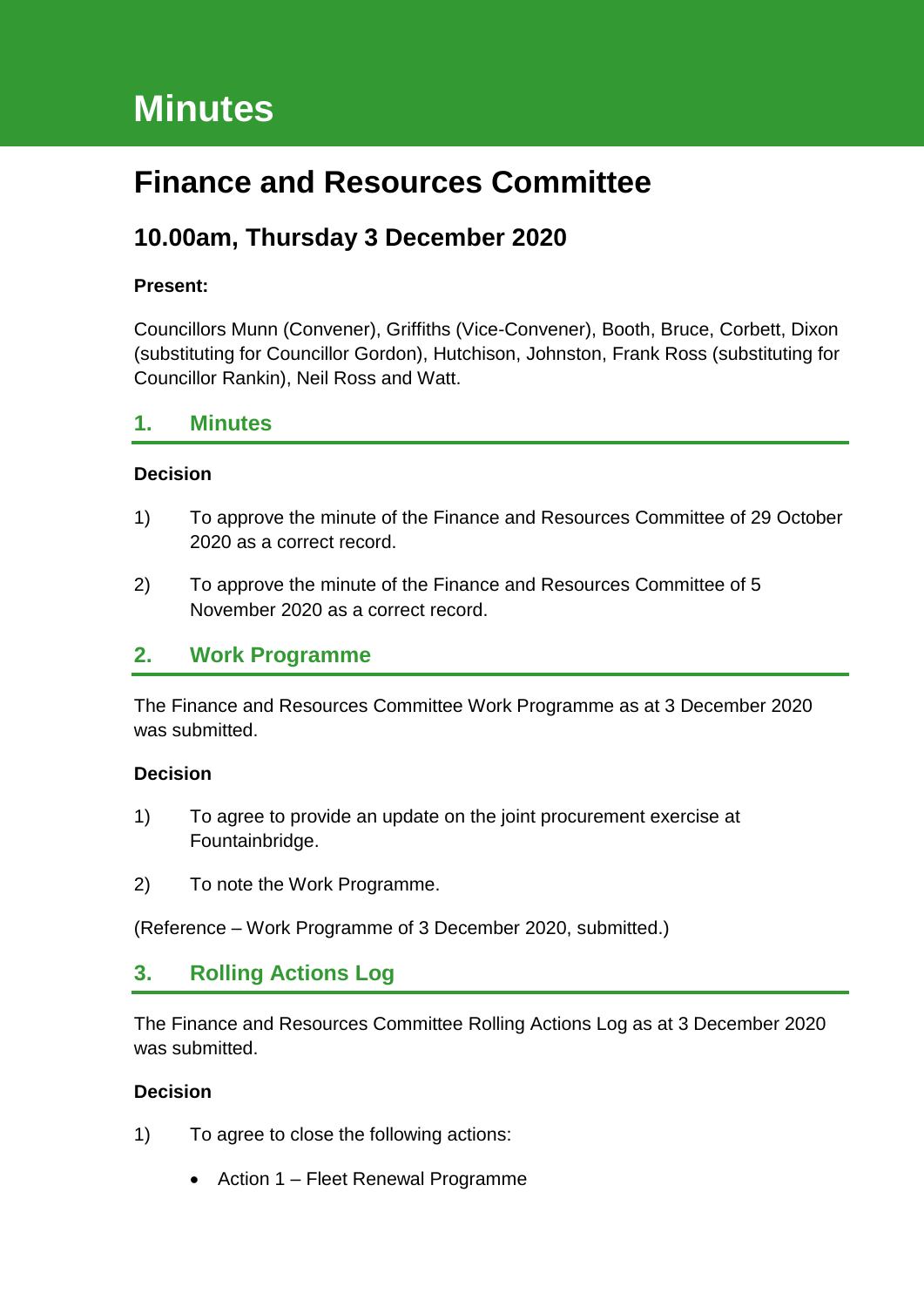- Action 2(2) Revenue Monitoring 2019/20 Outturn Report
- Action 4 Revenue Budget 2020/23: 2020/21 Month Five Position and Framework Assumptions Update
- Action  $6$  Miscellaneous Debts Write-Off (B Agenda)
- Action 7(2) The City of Edinburgh Council Charitable Trusts Report to Those Charged with Governance on the 2019/20 Audit
- Action  $8(1)$  Consultants Costs 2019/20
- Action 9 2019-20 Common Good Annual Performance Report
- 2) To otherwise note the remaining outstanding actions.

(Reference – Rolling Actions Log of 3 December 2020, submitted.)

## **4. Business Bulletin**

The Finance and Resources Committee Business Bulletin for December 2020 was submitted.

#### **Decision**

To note the Business Bulletin.

(Reference – Business Bulletin, 3 December 2020, submitted.)

## **5. Revenue Budget 2020/21: Progress Update**

On 29 October the Finance and Resources Committee considered an update on the Revenue Budget 2020/23. A further interim update was provided to the meeting of 3 December 2020 on the estimated expenditure and income impacts of the COVID-19 pandemic upon the Council and its Arm's-Length External Organisations (ALEOs) during 2020/21, alongside offsetting sources of confirmed or anticipated funding. This analysis indicated an increase in the residual gap from £5.1m to £6.8m since consideration of the previous report.

Representatives from the Council's ALEOs were in attendance to answer questions.

#### **Decision**

- 1) To note the increase in the projected year-end overspend from £5.1m to £6.8m, resulting in a further potential call on the Council's unallocated reserves.
- 2) To note that the expenditure and income projections set out within the report would continue to be subject to significant uncertainty and potential variation given current events.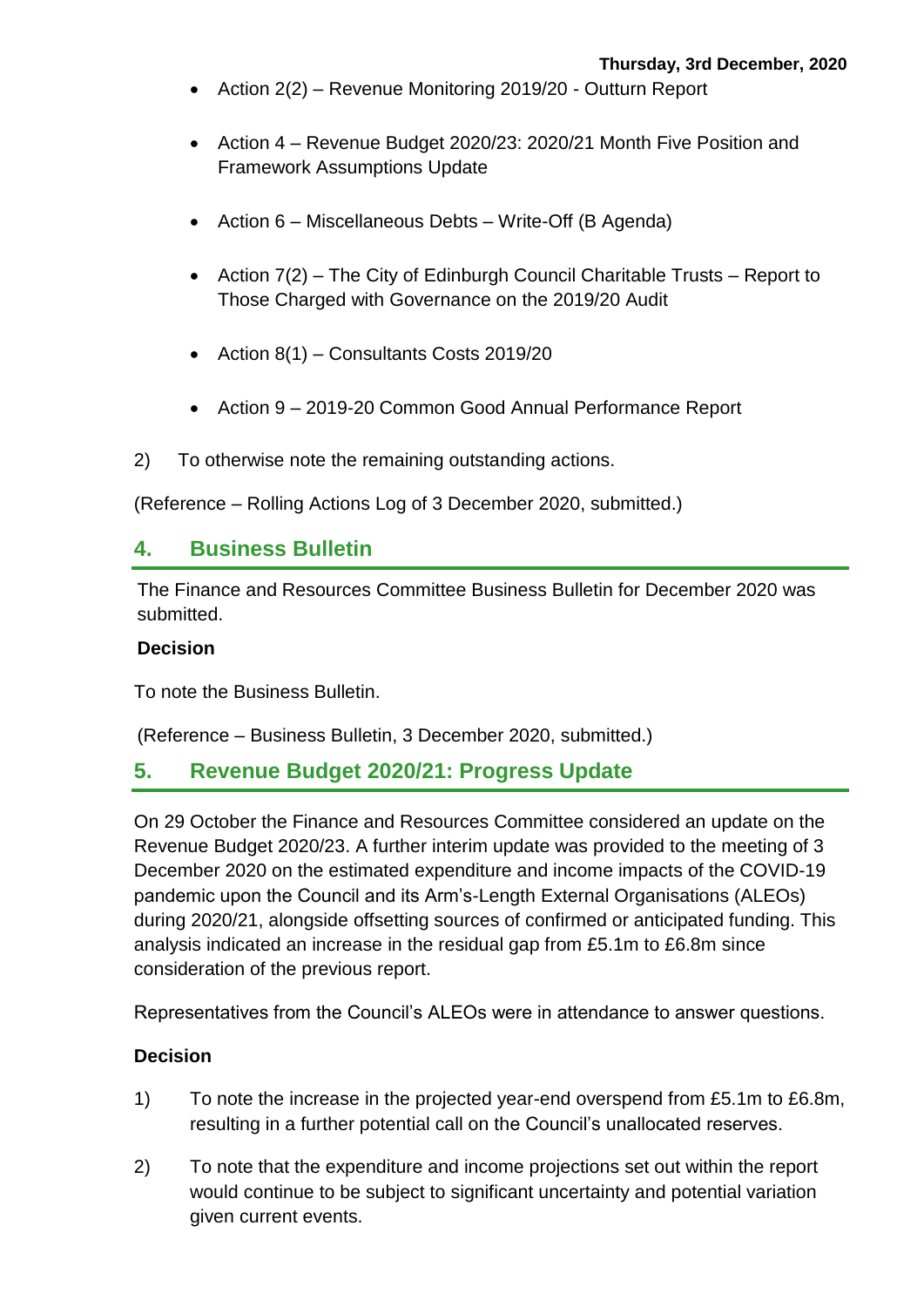- 3) To note the further updates on the development of an income compensation scheme and availability of potential financial flexibilities.
- 4) To note that a more detailed update, based on analysis of actual expenditure and income to the end of November and taking account, as appropriate, of other potential or confirmed sources of funding, would be presented to the Finance and Resources Committee's next meeting on 21 January 2021.
- 5) To note that in order to maintain alignment with the Council's wider Sustainability Programme, potential spend to save projects contributing towards a Green Recovery would now also be presented to the committee on 21 January 2021.
- 6) To agree to provide an update on the amount which had been spent of the £100k funding allocated to Marketing Edinburgh.

(References – Finance and Resources Committee, 29 October 2020 (item 5); report by the Executive Director of Resources, submitted.)

## **Declarations of interest**

Councillors Bruce and Dixon declared non-financial interests in the above item of business as Directors of Edinburgh Leisure.

# **6. Treasury Management: Mid-Term Report 2020/21**

An update was provided on Treasury Management activity undertaken in the first half of 2020/21.

## **Decision**

- 1) To note the mid-term report on Treasury Management for 2020/21.
- 2) To refer the report to the City of Edinburgh Council for approval and subsequent remit by the City of Edinburgh Council to the Governance Risk and Best Value Committee for scrutiny.

(Reference – report by the Executive Director of Resources, submitted.)

# **7. Corporate Health and Safety Strategy and Plan 2020–2022**

The unprecedented challenges from Covid-19 to Edinburgh's communities and Council services had led to all Directorates having to adapt and renew, creating new ways to deliver services efficiently in this current, high risk, environment.

The focus of the 2020–22 Health and Safety Strategy and Plan was to re-align the current Corporate Health and Safety arrangements to reflect upon, and support addressing these challenges within the Council, whilst maintaining the existing statutory health and safety offering.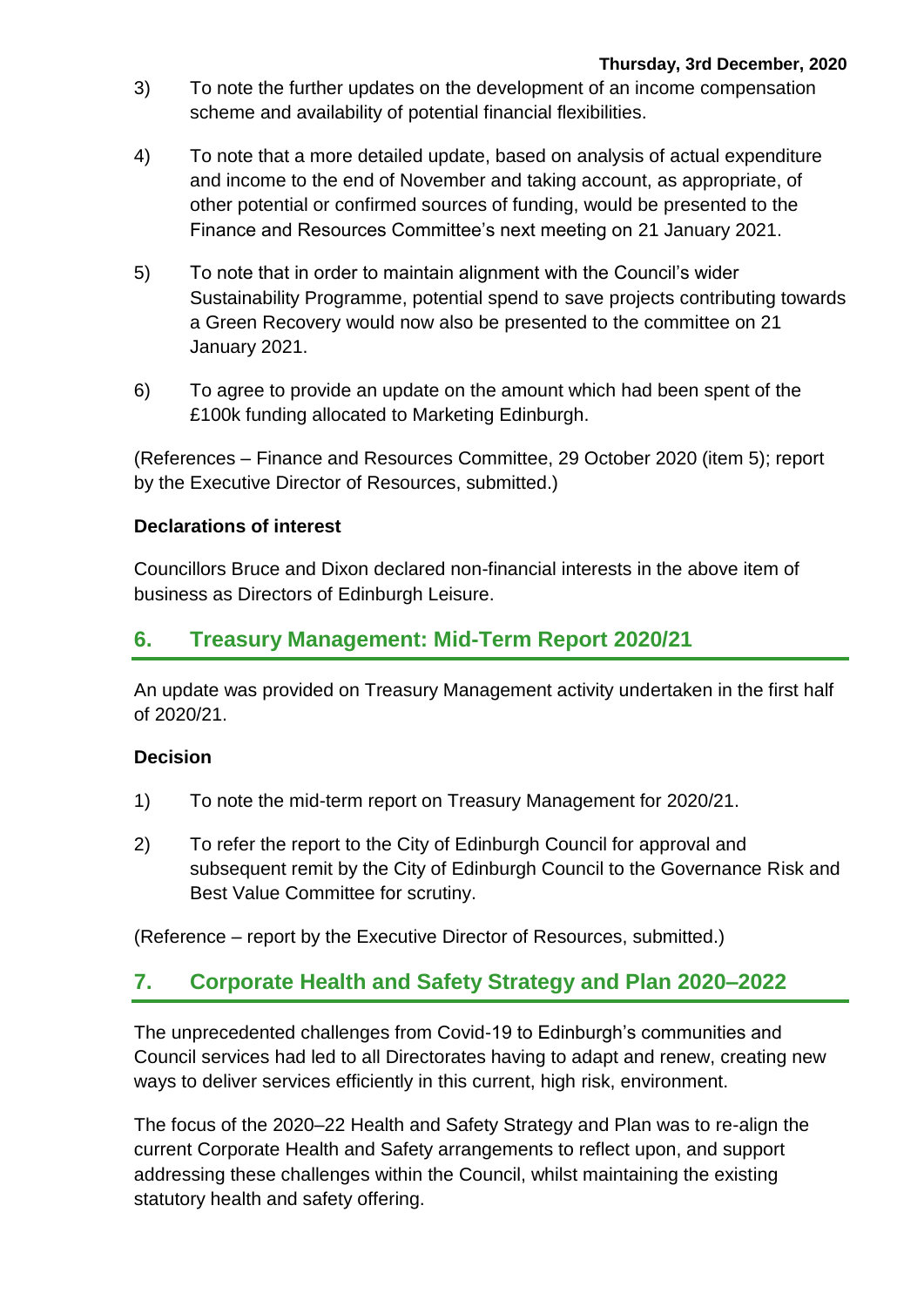## **Decision**

To approve the 2020-22 Council Health and Safety Strategy and Plan.

(Reference – report by the Executive Director of Resources, submitted.)

## **8. Award of Contract for an Employee Benefits Platform**

Approval was sought to award the contract for an Employee Benefits Platform to SME HCI LIMITED (trading as Vivup), to commence on 21 December 2020, for a period of five years, for a value of up to £20m of salary sacrifice funds over the Contract term.

#### **Decision**

- 1) To approve the award of a Contract for an Employee Benefits Platform to SME HCI LIMITED (trading as Vivup) for a period of five years commencing on 21 December 2020.
- 2) To approve a recommended award of up to £20m in value for salary sacrifice for the goods and services that employees chose over the full Contract term. This would allow for a potential increase of up to 5% in employee numbers participating in salary sacrifice to take advantage of a wider range of benefits.
- 3) To note that there would be no cost, excepting additional resource to manage and administer, to the Council for set up or access to the Employee Benefits Platform.
- 4) To agree to provide a timetable for introducing further schemes into the Employee Benefits Platform.

(Reference – report by the Executive Director of Resources, submitted.)

## **9. Tron Kirk, Edinburgh**

#### **a) Deputation**

A written deputation was presented on behalf of Edinburgh World Heritage.

The deputation set out their requests for City of Edinburgh Council funding and their supporting argument, including their future plans for use of the Tron.

The deputation asked;

- For a reduction in rent to £1,000 a month.
- For a contribution of 10% of the building costs, estimated to be £500,000 - £600,000.
- For a commitment to explore various options to fund the capital works in the Old Town within the Roads Renewal programme.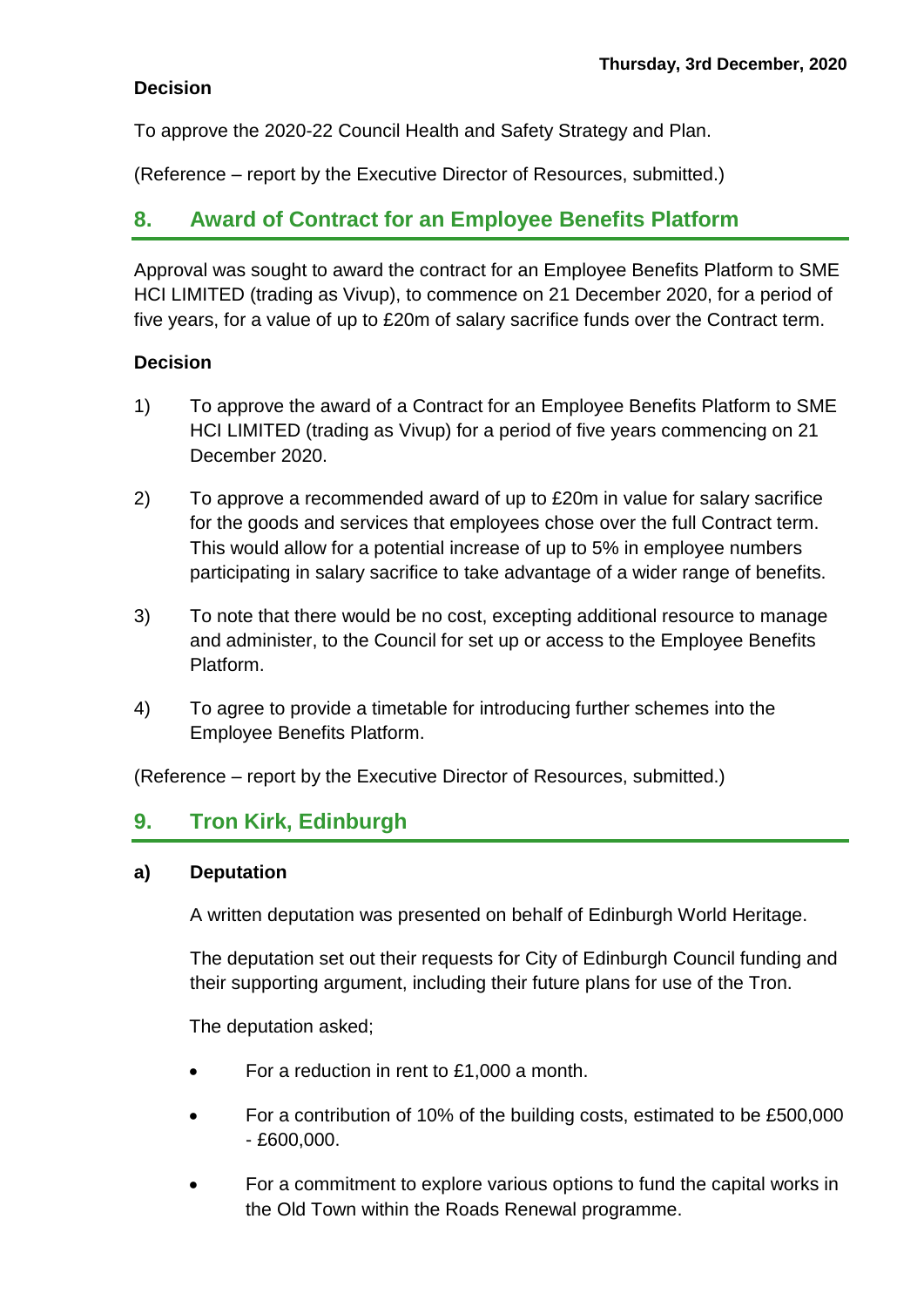#### **b) Report by the Executive Director of Resources**

An update was provided on the Edinburgh World Heritage Trust (EWHT) proposals for the Tron Kirk. Details were included on the requirements for the Council to commit capital funding to the project.

#### **Motion**

- 1) To note the contents of the report and the work that had been carried out by both officers and EWHT to realise the Tron Kirk project.
- 2) To further note that if the project were to proceed there would be a substantial impact on the Capital Budget Strategy that would negatively impact capital projects across the city.
- 3) To therefore agree Option A in the report and to instruct officers to bring forward a report on the short and longer term future of the building to a future meeting of the Finance and Resources committee.
- moved by Councillor Munn, seconded by Councillor Griffiths

#### **Amendment**

To instruct officers to forecast £560,000 towards the project and include it within the revised Capital Budget Strategy, when presented to Committee in January 2021.

moved by Councillor Hutchison, seconded by Councillor Bruce

#### **Voting**

| For the motion    | 8 votes |
|-------------------|---------|
| For the amendment | 3 votes |

(For the motion – Councillors Booth, Corbett, Dixon, Griffiths, Munn, Frank Ross, Neil Ross and Watt.

For the amendment – Councillors Bruce, Hutchison and Johnston.)

#### **Decision**

To approve the motion by Councillor Munn.

(References – Finance and Resources Committee of 5 March 2020 (item 42); report by the Executive Director of Resources, submitted.)

## **10. Workforce Dashboard – September 2020**

A summary was provided of workforce metrics for the core and flexible workforce, absence, transformation/redeployment, risk, and performance, as detailed on the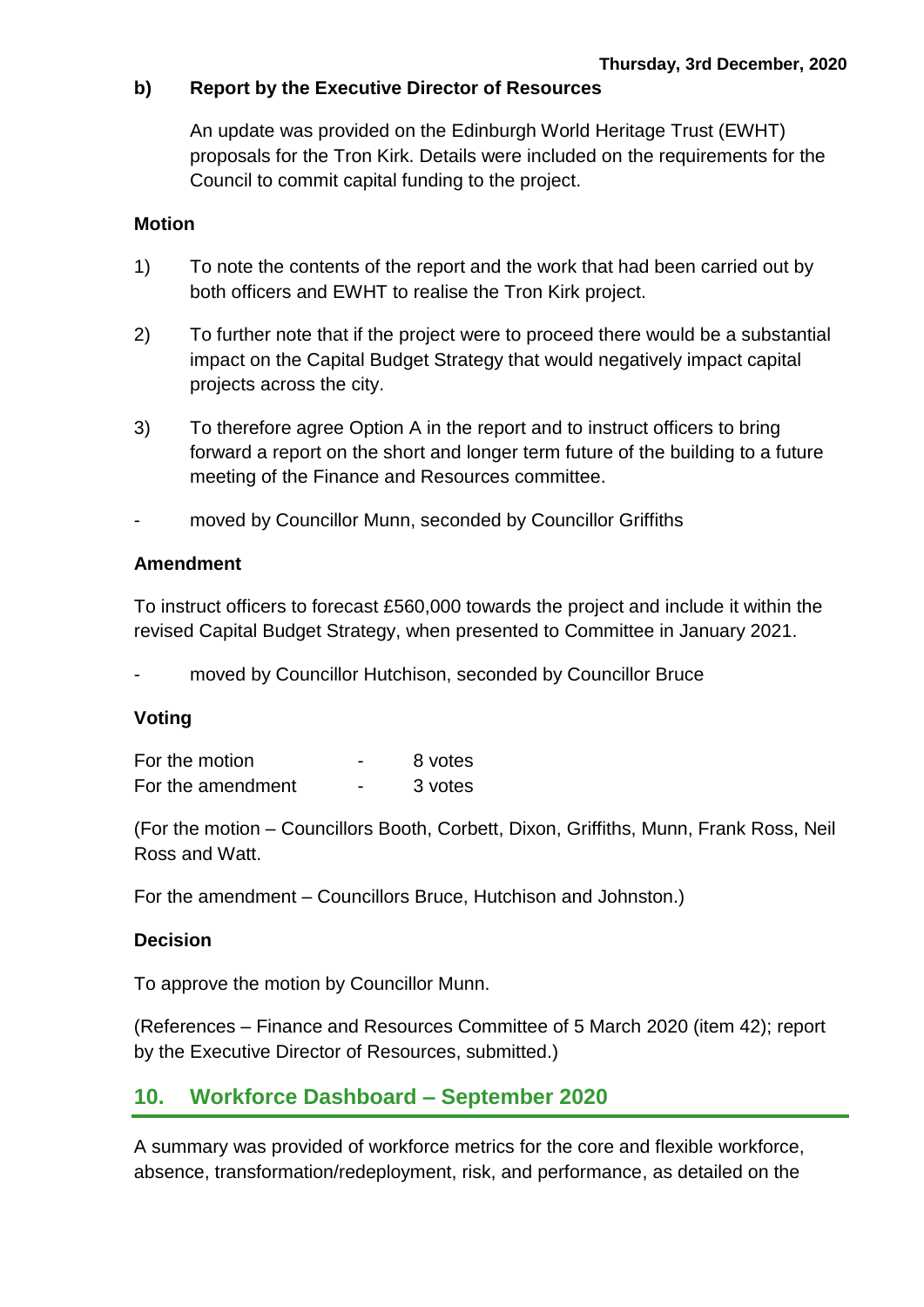Finance and Resources Committee Workforce Dashboard, for the period of September 2020.

#### **Decision**

- 1) To note the workforce information contained in the dashboard.
- 2) To agree to provide a comparison of last year's figure to the £457.5m salary pay bill in the report.
- 3) To agree to provide further analysis on the 546 acting up/seconded staff figure.

(Reference – report by the Executive Director of Resources, submitted.)

# **11. Queensferry Harbour Repairs**

The current condition of Queensferry Harbour was highlighted and approval sought for allocation of a budget to undertake repairs to avoid further deterioration of the structure.

The cost of any repairs would be met from the Common Good Fund. Consultant Engineers had estimated costs of £0.298m to undertake urgent works and it was recommended that a budget of up to £0.5m would be made available from the Common Good Fund.

#### **Decision**

- 1) To approve the repair work to be undertaken to avoid further deterioration of the structure of Queensferry Harbour and that a phased approach would be taken to the repairs.
- 2) To further approve that the cost of urgent repairs, with a budget of up to £0.5m, would be met from the Common Good Fund.

(References – Finance and Resources Committee of 5 November 2020 (item 4); report by the Executive Director of Resources, submitted.)

#### **Declarations of interest**

Councillor Hutchison declared a non-financial interest in the above item of business as Vice-Convener of Hawes and Longcraig Pier Users Committee.

# **12. Award of Contract for the Treatment and Disposal of Bulky Waste**

Approval was sought to award a contract for the treatment and disposal of bulky waste to Hamilton Waste and Recycling Services Limited. The contract would begin on 18 January 2021 for an initial period of three years, with options to extend for up to two further periods of 12 months each, at a total estimated net cost of £1,583,400.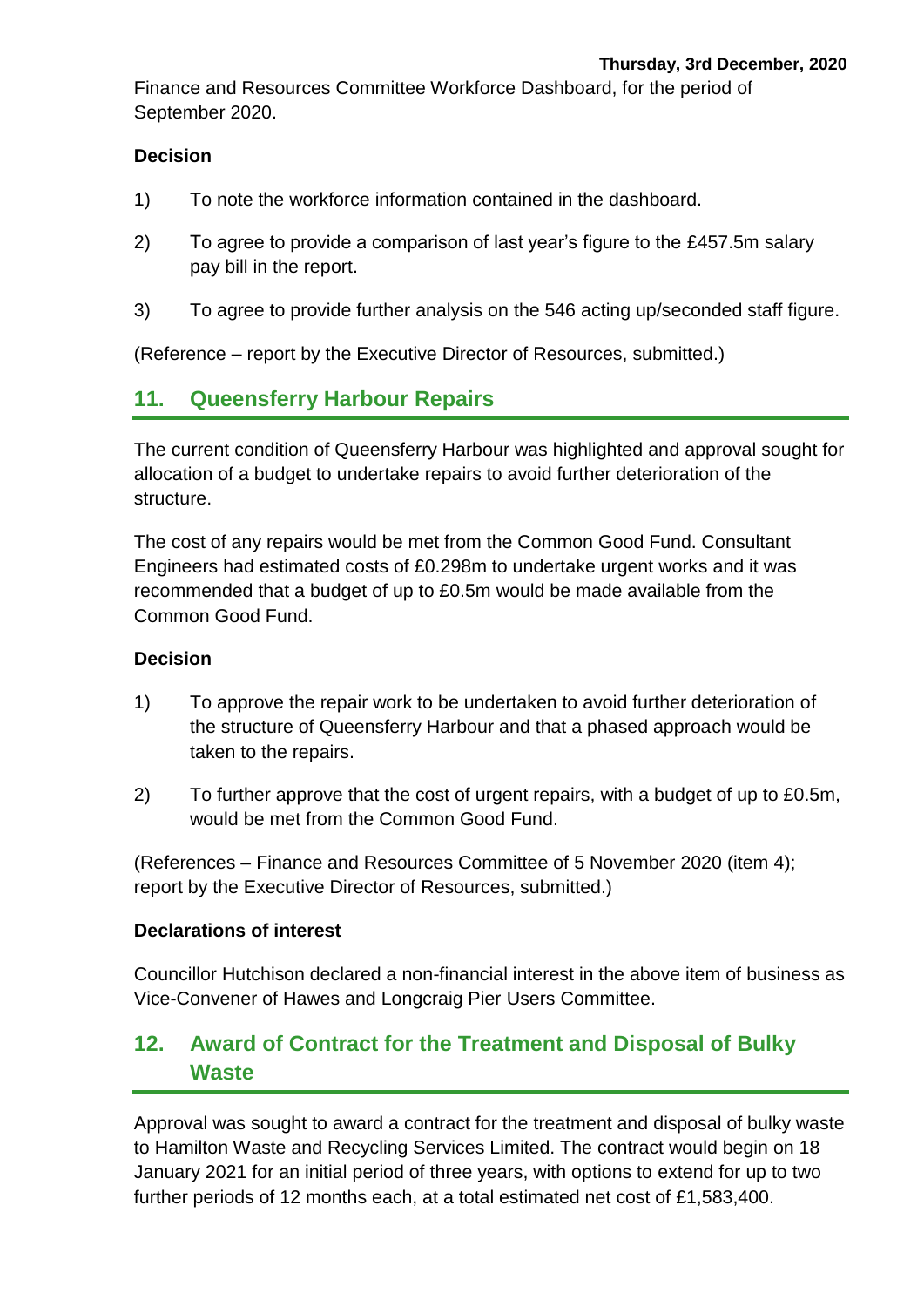## **Decision**

- 1) To approve the award of contract for the treatment and disposal of bulky waste.
- 2) To approve the contract terms to begin on 18 January 2021 for an initial period of three years, with the option to extend for up to two further periods of 12 months, at a total estimated net cost of £1,583,400.

(Reference – report by the Executive Director of Place, submitted.)

# **13. Waiver Extension for Haulage of Waste to Disposal Outlets**

Approval was sought for the Council to sell 89 homes held in the Telford NHT 2011 Limited Liability Partnership (LLP) to LAR Housing Trust, to be retained as affordable rented housing whilst ensuring that those tenants who were willing and able to purchase a home within the development were provided with an opportunity to do so.

## **Decision**

- 1) To note the current arrangements for the haulage of waste to disposal outlets and that the procurement of a new contract for this would be concluded shortly.
- 2) To approve an extension to the existing waiver to enable the procurement process to be concluded and for the appropriate handover of activities to new suppliers if appropriate. The terms of the extension are set out below:
	- i) If Transfer of Undertakings (Protection of Employment) Regulations (TUPE) applied, a 13-week extension from 1 February 2021 to 1 May 2021 would be required for the current waiver to enable the appropriate transfer activities to take place.
	- ii) If TUPE did not apply, an extension of four weeks would be required to conclude the award of contract to the existing suppliers.
- 3) To note that £65,000 of additional costs were incurred between March and October 2020 due to increased haulage requirements resulting from the effects of the Covid-19 pandemic.
- 4) To note the value of the 13-week extension of current waiver would be in the region of £315,000, while the value of a four week extension would be in the region of £142,000.

(Reference – report by the Executive Director of Place, submitted.)

# **14. Contract Extensions for Edinburgh Employability Services**

Approval was sought to extend the current Supported Employment and Complex Needs Employability Services contracts, via a waiver of Contract Standing Orders (CSOs), for a six month period from 1 April 2021 up until 30 September 2021, with the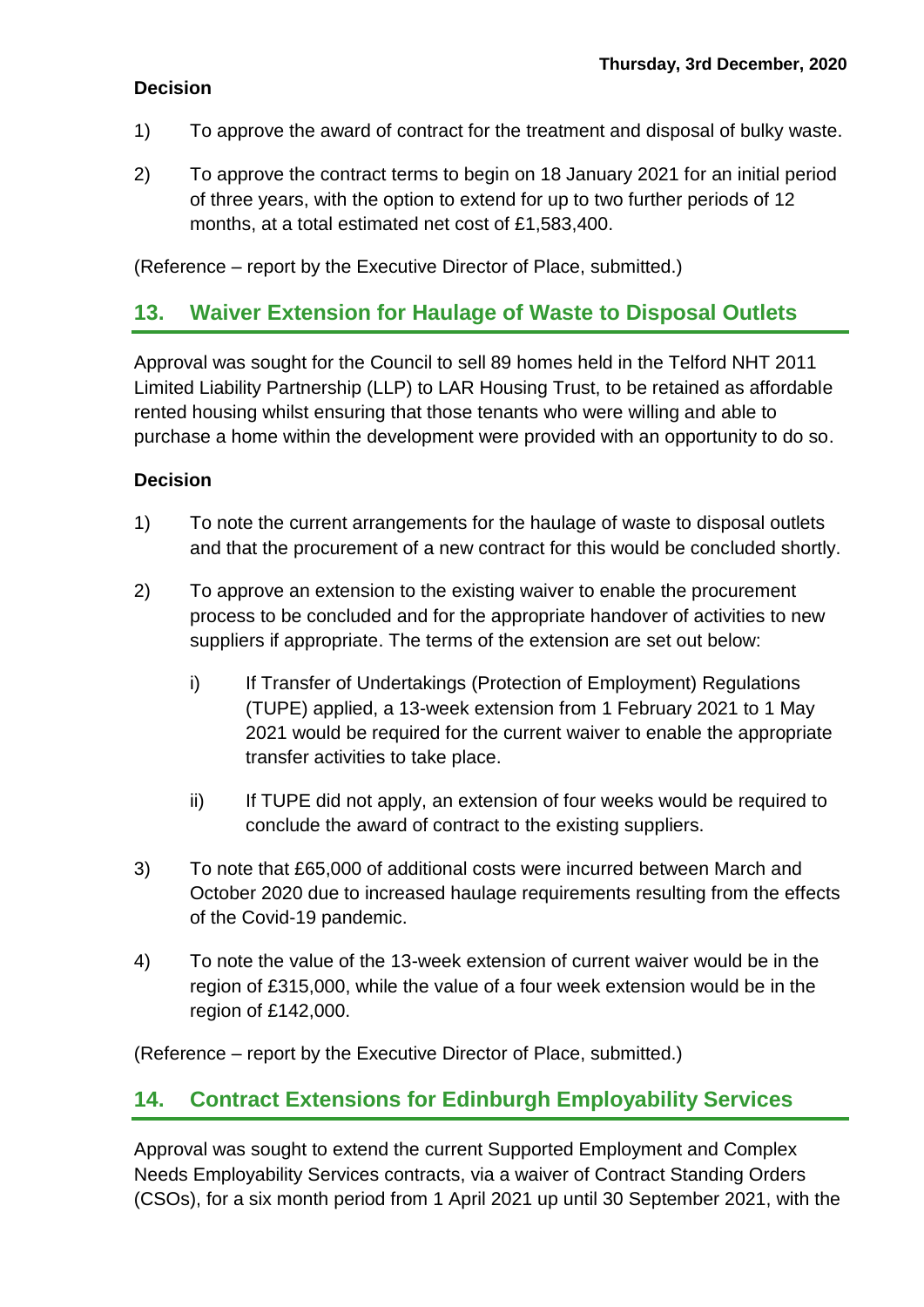option to extend for up to a further six-month period if required from 1 October 2021 until 31 March 2022. This would allow sufficient time to consult with clients and providers to perform the review and to re-procure replacement services if required.

## **Decision**

- 1) To approve the extension of the Supported Employment and Complex Needs Service contracts, via a waiver of CSOs, for a six month period from 1 April 2021 until 30 September 2021, with the option to extend for up to a further sixmonth period if required from 1 October 2021 until 31 March 2022 at a total maximum value of £1,846,748.
- 2) To note that the Edinburgh Targeted and Integrated Employability Service (ETIES) was also under review and would be extended as per the current contract terms until 31 March 2022 with the option to terminate with six months' notice if a replacement service was required.

(Reference – report by the Executive Director of Place, submitted.)

# **15. Contract Award for Managed Print Services**

Approval was sought to award two contracts for Managed Print Services. The contracts would each last for a period of 5 years with the option to extend for 2 periods of up to 12 months. The total value of the contracts over 7 years was estimated to be £6,056,949.

## **Decision**

To approve the award of two contracts for Managed Print Services each for a period of five years with the option to extend for two periods of up to 12 months, at the sole discretion of the Council, as follows:

- 1) Lot 1b "Multifunctional Devices and Associated Services" to Apogee Corporation Limited with an estimated seven-year value of £5,658,185.
- 2) Lot 2 "Print Services" to Apogee Corporation Limited with an estimated seven year value of £398,764.

(Reference – report by the Executive Director of Resources, submitted.)

# **16. 65 Shore, Edinburgh – Proposed New Lease**

Zak Hanif & Aytac Gul currently occupied 65 Shore, Edinburgh on a missive of let which would expire on 30 May 2021. Approval was sought to grant the tenant a 15 year lease from 31 May 2021 on the terms and conditions outlined in the report.

## **Decision**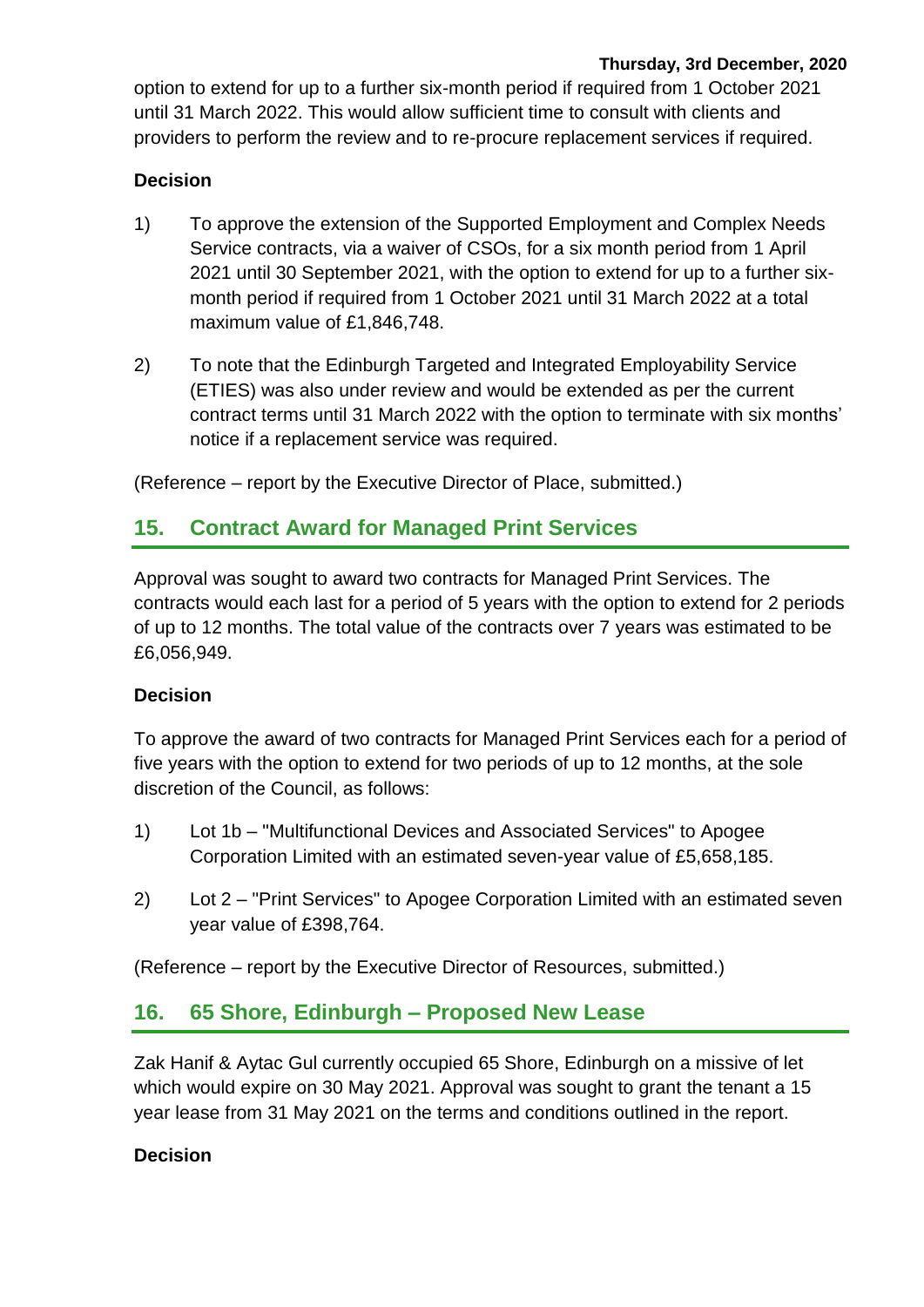To approve a 15 year to lease to Zak Hanif & Aytac Gul of premises at 65 Shore, Edinburgh on the terms outlined in this report and on other terms and conditions to be agreed by the Executive Director of Resources.

(Reference – report by the Executive Director of Resources, submitted.)

# **17. Gilmore Park, Fountainbridge, Edinburgh – Proposed Substation Lease**

The proposed development of the Council owned land at Fountainbridge required a relocation of an existing substation. Approval was sought to grant a 146-year ground lease on land at Gilmore Park, Fountainbridge on the terms and conditions outlined in the report.

## **Decision**

To approve the 146-year ground lease to SPD Distribution Plc of land at Gilmore Park, Fountainbridge, Edinburgh on the terms outlined in this report and on other terms and conditions to be agreed by the Executive Director of Resources.

(Reference – report by the Executive Director of Resources, submitted.)

# **18. Summary Report on Property Transactions Concluded under Delegated Authority**

A summary was provided of all lease agreements, etc. concluded in terms of the Council's 'Scheme of Delegation to Officers'. This delegated authority currently extended to the conclusion of all new leases of up to five years in length where the rental was no greater than £50,000 per annum and rent reviews where the rental was no greater than £50,000 per annum. The authority also included the sale of property which had been declared surplus to the requirements of the Council and sold on the open market to the highest bidder. Any transactions out with these parameters would be reported separately to Committee.

## **Decision**

- 1) To note that the 10 transactions detailed in the attached Appendix had been concluded in accordance with the terms of the Council's approved 'Scheme of Delegation to Officers'.
- 2) To agree to amend the ward details in Appendix 1 as follows: new leases 1 and 2 were within the Almond ward and the Meadows and Morningside ward should be updated to Morningside only.

(Reference – report by the Executive Director of Resources, submitted.)

# **19. Settlement of RE:FIT Saving Guarantee**